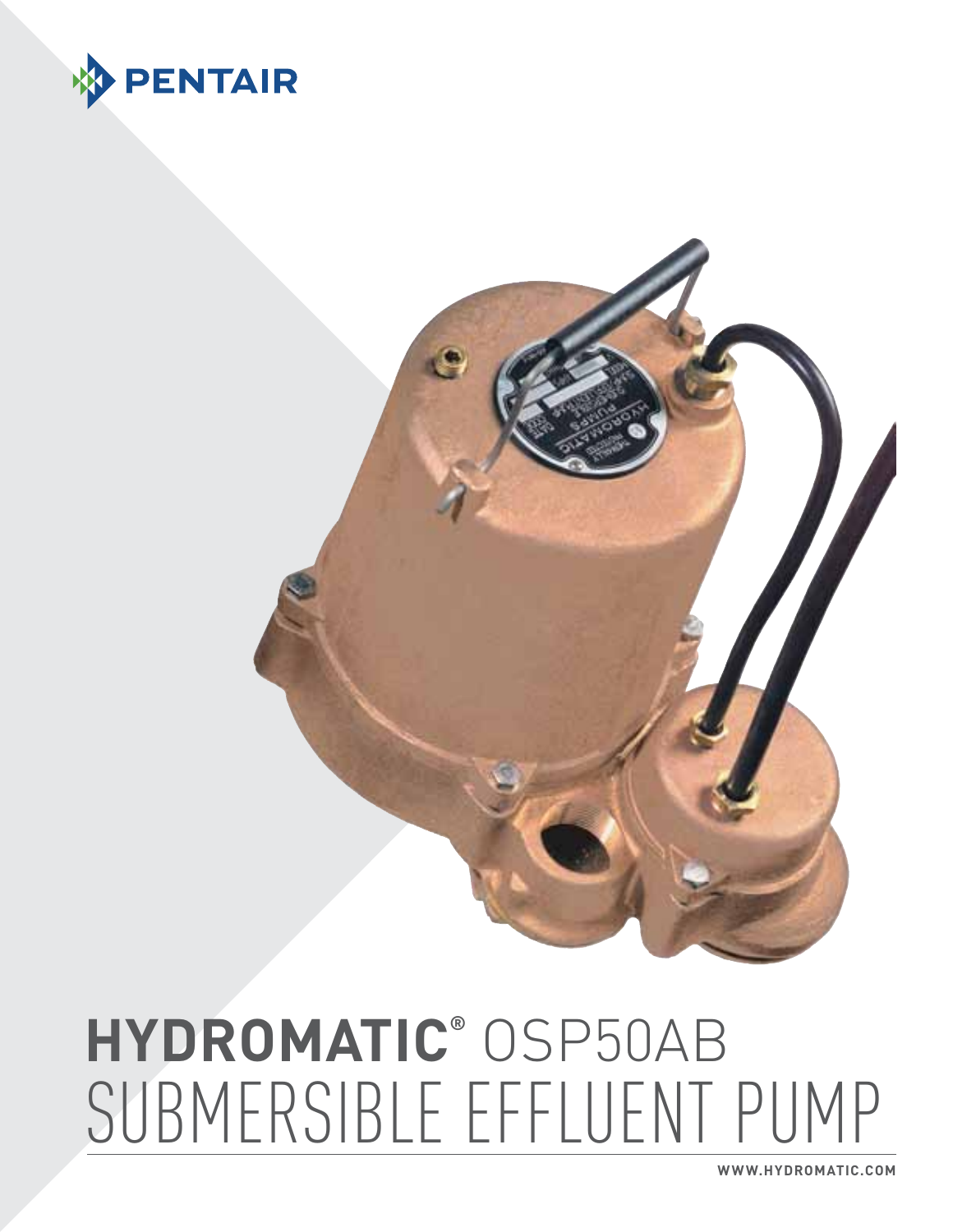# OSP50AB Submersible Effluent Pump

#### **Features**

- The Hydromatic OSP50AB submersible pump is specifically designed to meet the demands of residential sump, elevator pit, septic tank effluent, industrial circulator and transfer tank applications. The 1-1/4 inch NPT discharge pump is available with a powerful 1/2 horsepower motor, and can handle capacities up to 60 gallons per minute and heads to 25 feet.
- The OSP50AB features a high-grade bronze construction that provides long life in corrosive applications. The pump's nonclogging bronze impeller, which is threaded to a stainless steel shaft, provides long life even in demanding applications, and is capable of handling up to 5/8 inch spherical solids and lint.
- The OSP50AB's oil-filled motor provides superior cooling characteristics, allowing the motor to run cool and quiet for years. This oil-filled design also provides permanent lubrication of the shaft bearings, minimizing maintenance and extending the service life of the pump. In addition, to protect against overheating, the motor windings contain an automatic reset thermal overload.
- Water level is controlled by a proven diaphragm-type pressure switch, which is sealed in a watertight housing. Doublediaphragm construction provides added protection in preventing liquid or foreign matter from entering switch.

### **Applications**

- Septic Tank Effluent
- High-Capacity Sump
- Industrial Circulators
- Elevator Pits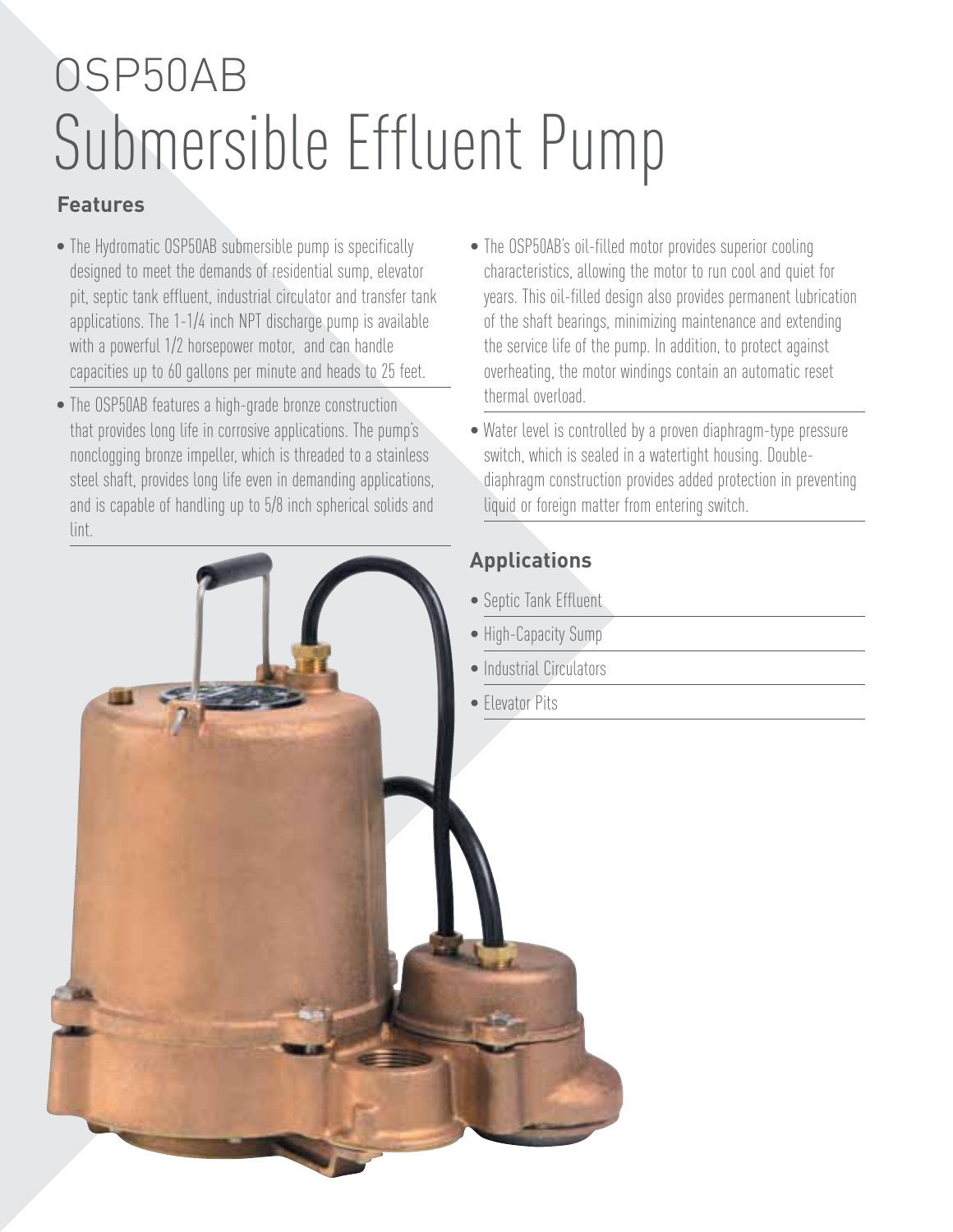## OSP50AB

#### **Benefits**

**B**

**F**

**G**

**H**

The OSP50AB is a completely submersible, all-bronze automatic pump for use in basement sump, elevator pit, septic tank effluent, industrial circulator, and transfer tank applications.

Water level is controlled by a proven diaphragm-type pressure switch, sealed in a watertight housing. Doublediaphragm construction gives added protection to prevent liquid or foreign matter from entering the switch.

 Water-resistant power cord with molded plug is **A** available in 20 foot length, and is easily field serviceable.

**B** High-grade bronze construction provides long life in corrosive applications.

**H**

**E D**

**I**

**J**

Discharge is 1-1/4 inch NPT. **C**

- **D** Strainer inlets prevent foreign objects from clogging pump, providing optimum operation and reduced maintenance.
- **E** Bottom-suction design alleviates buildup of debris, providing optimum pump performance and reduced maintenance.
- **E** The nonclogging bronze impeller, which is threaded to a stainless steel shaft, provides long life in corrosive applications, and is capable of handling up to 5/8 inch spherical solids and lint.
- Mechanical shaft seal is carbon- and ceramic-faced **G** for long, leakproof life.
- **H** Upper and lower ball bearings support motor shaft, minimizing the effects of impeller thrust loads. This design results in minimum friction and perfect alignment of rotor, for longer service from pump.
- Powerful 1/2 HP motor runs cool and quiet for long **I** life. Motor windings contain automatic-reset, thermal overload protection.
- **D** Oil-filled motor provides superior cooling and permanent lubrication of bearings, minimizing maintenance and extending service life.

**A**

**C**